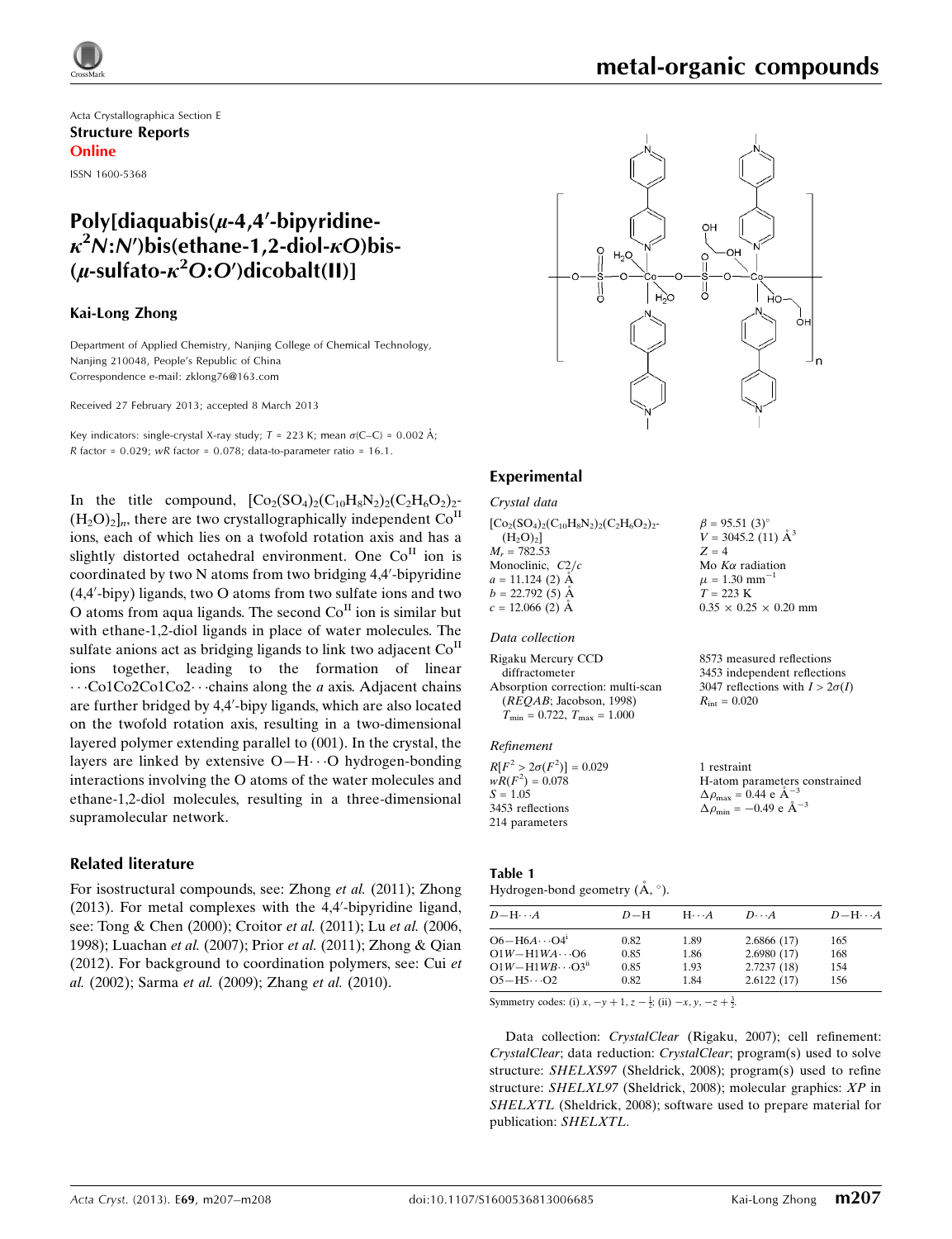This work was supported by the Scientific Research Foundation of Nanjing College of Chemical Technology (grant No. NHKY-2013-10).

Supplementary data and figures for this paper are available from the IUCr electronic archives (Reference: MW2105).

#### References

- [Croitor, L., Coropceanu, E. B., Siminel, A. V., Kravtsov, V. C. & Fonari, M. S.](https://scripts.iucr.org/cgi-bin/cr.cgi?rm=pdfbb&cnor=mw2105&bbid=BB1) (2011). [Cryst. Growth Des.](https://scripts.iucr.org/cgi-bin/cr.cgi?rm=pdfbb&cnor=mw2105&bbid=BB1) 11, 3536–3544.
- [Cui, Y., Evans, O. R., Ngo, H. L., White, P. S. & Lin, W. B. \(2002\).](https://scripts.iucr.org/cgi-bin/cr.cgi?rm=pdfbb&cnor=mw2105&bbid=BB2) Angew. [Chem. Int. Ed.](https://scripts.iucr.org/cgi-bin/cr.cgi?rm=pdfbb&cnor=mw2105&bbid=BB2) 41, 1159–1162.
- Jacobson, R. (1998). REQAB[. Molecular Structure Corporation, The Wood](https://scripts.iucr.org/cgi-bin/cr.cgi?rm=pdfbb&cnor=mw2105&bbid=BB3)[lands, Texas, USA.](https://scripts.iucr.org/cgi-bin/cr.cgi?rm=pdfbb&cnor=mw2105&bbid=BB3)
- [Lu, J., Yu, C., Niu, T. Y., Paliwala, T., Crisci, G., Somosa, F. & Jacobson, A. J.](https://scripts.iucr.org/cgi-bin/cr.cgi?rm=pdfbb&cnor=mw2105&bbid=BB4) (1998). [Inorg. Chem.](https://scripts.iucr.org/cgi-bin/cr.cgi?rm=pdfbb&cnor=mw2105&bbid=BB4) 37, 4637–4640.
- [Lu, W.-J., Zhu, Y.-M. & Zhong, K.-L. \(2006\).](https://scripts.iucr.org/cgi-bin/cr.cgi?rm=pdfbb&cnor=mw2105&bbid=BB5) Acta Cryst. C62, m448–m450.
- [Luachan, S., Pakawatchai, C. & Rujiwatra, A. \(2007\).](https://scripts.iucr.org/cgi-bin/cr.cgi?rm=pdfbb&cnor=mw2105&bbid=BB6) J. Inorg. Organomet. [Polym. Mater.](https://scripts.iucr.org/cgi-bin/cr.cgi?rm=pdfbb&cnor=mw2105&bbid=BB6) 30, 561–568.
- [Prior, T.-J., Yotnoi, B. & Rujiwatra, A. \(2011\).](https://scripts.iucr.org/cgi-bin/cr.cgi?rm=pdfbb&cnor=mw2105&bbid=BB7) Polyhedron, 30, 259–268.
- Rigaku (2007). CrystalClear[. Rigaku Corporation, Tokyo, Japan.](https://scripts.iucr.org/cgi-bin/cr.cgi?rm=pdfbb&cnor=mw2105&bbid=BB8)
- [Sarma, D., Ramanujachary, K. V., Lofland, S. E., Magdaleno, T. & Natarajan, S.](https://scripts.iucr.org/cgi-bin/cr.cgi?rm=pdfbb&cnor=mw2105&bbid=BB9) (2009). Inorg. Chem. 48[, 11660–11676.](https://scripts.iucr.org/cgi-bin/cr.cgi?rm=pdfbb&cnor=mw2105&bbid=BB9)
- [Sheldrick, G. M. \(2008\).](https://scripts.iucr.org/cgi-bin/cr.cgi?rm=pdfbb&cnor=mw2105&bbid=BB10) Acta Cryst. A64, 112–122.
- [Tong, M.-L. & Chen, X.-M. \(2000\).](https://scripts.iucr.org/cgi-bin/cr.cgi?rm=pdfbb&cnor=mw2105&bbid=BB11) CrystEngComm, 2, 1–5.
- [Zhang, L.-P., Ma, J.-F., Yang, J., Pang, Y.-Y. & Ma, J.-C. \(2010\).](https://scripts.iucr.org/cgi-bin/cr.cgi?rm=pdfbb&cnor=mw2105&bbid=BB12) Inorg. Chem. 49[, 1535–1550.](https://scripts.iucr.org/cgi-bin/cr.cgi?rm=pdfbb&cnor=mw2105&bbid=BB12)
- [Zhong, K.-L. \(2013\).](https://scripts.iucr.org/cgi-bin/cr.cgi?rm=pdfbb&cnor=mw2105&bbid=BB13) Acta Cryst. E69, m154–m155.
- [Zhong, K.-L., Chen, L. & Chen, L. \(2011\).](https://scripts.iucr.org/cgi-bin/cr.cgi?rm=pdfbb&cnor=mw2105&bbid=BB14) Acta Cryst. C67, m62–m64.
- [Zhong, K.-L. & Qian, M.-Y. \(2012\).](https://scripts.iucr.org/cgi-bin/cr.cgi?rm=pdfbb&cnor=mw2105&bbid=BB15) Acta Cryst. C68, m265–m268.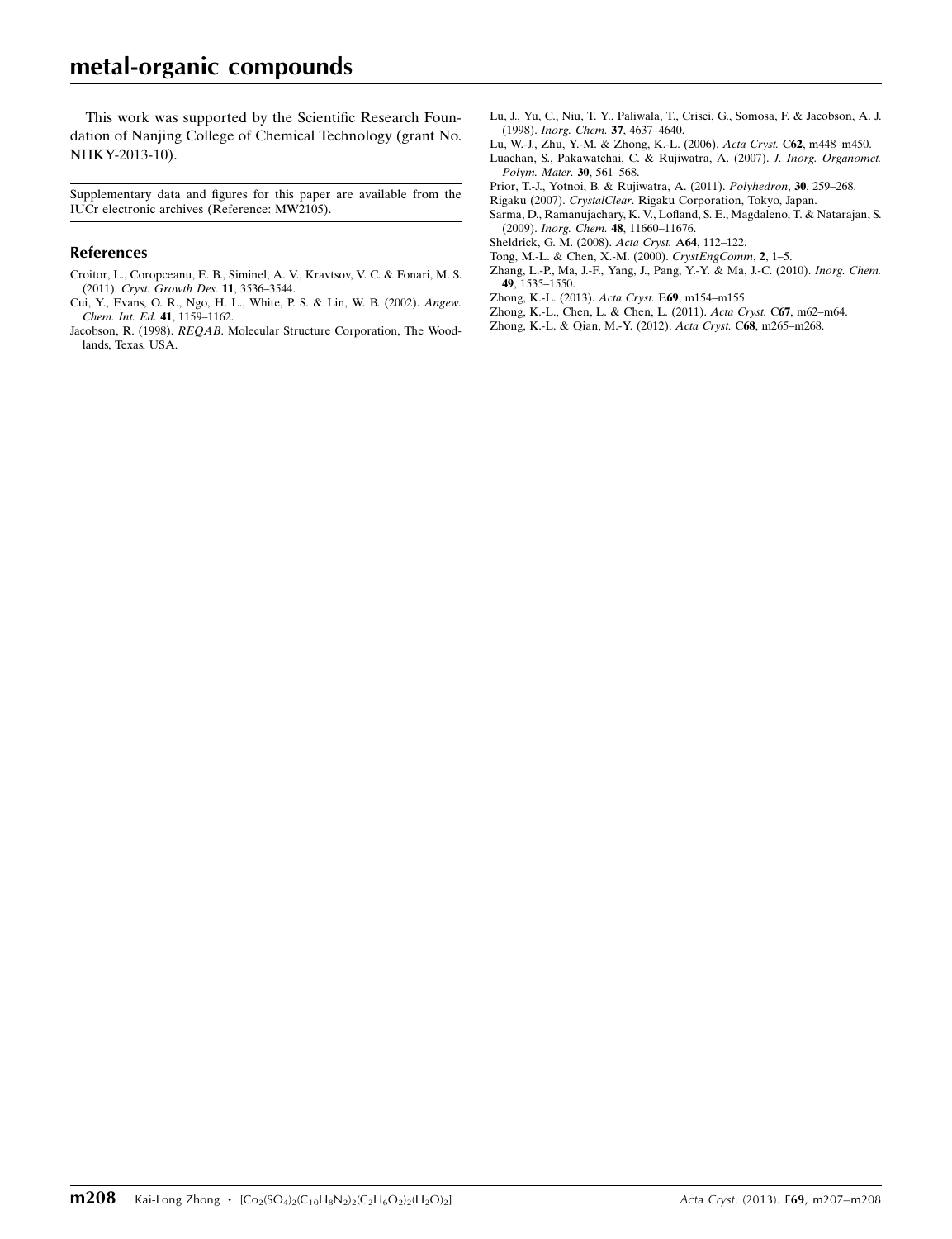# **supporting information**

*Acta Cryst.* (2013). E**69**, m207–m208 [doi:10.1107/S1600536813006685]

# **Poly[diaquabis(***µ***-4,4′-bipyridine-***κ***<sup>2</sup>** *N***:***N***′)bis(ethane-1,2-diol-***κO***)bis(***µ***-sulfato***κ***2** *O***:***O***′)dicobalt(II)]**

## **Kai-Long Zhong**

## **S1. Comment**

In past decades, the design and synthesis of metal-organic coordination polymers with transition metals have attracted much attention because of their interesting topologies and potential applications in the areas of materials chemistry (Cui *et al.*, 2002; Sarma *et al.*, 2009; Zhang *et al.*, 2010). It is well known that 4,4′-bipyridine (4,4′-bipy) has been widely applied as an auxiliary bridging ligand to construct novel one-, two- and three-dimensional polymers (Tong & Chen, 2000; Croitor *et al.*, 2011). Some interesting cobalt–(4,4′-bipy) coordination polymers have been synthesized and characterized including  $Co(SO_4)(C_{10}H_8N_2)(H_2O)_3$ ,  $2C_2H_6O_2$  (Lu *et al.*, 2006),  $[Co_2(H_2O)_2(OH)_2(4,4'-bipy)_8](NO_3)_2$ , 2(4,4'bipy).10H<sub>2</sub>O (Luachan *et al.*, 2007), [Co<sub>2</sub>(4,4'-bipyridine)<sub>2</sub>(SO<sub>4</sub>)<sub>2</sub>(H<sub>2</sub>O)<sub>6</sub>].4H<sub>2</sub>O (Prior *et al.*, 2011), Co(SO<sub>4</sub>)(H<sub>2</sub>O)<sub>3</sub>(4,4'bipy).2H<sub>2</sub>O and Co(Cl)<sub>2</sub>(DMSO)<sub>2</sub>(4,4'-bipy) (Lu *et al.*, 1998) and {[Co(H<sub>2</sub>O)<sub>6</sub>][Co(SO<sub>4)2</sub>(H<sub>2</sub>O)<sub>2</sub>(C<sub>10</sub>H<sub>8</sub>N<sub>2</sub>)][Co(SO<sub>4</sub>)  $(H_2O)_3(C_{10}H_8N_2)$ ] $_{n}$  (Zhong & Qian, 2012).

In the present work we describe the synthesis and structure of the new complex  $[Co_{2}(SO_{4})c(C_{10}H_{8}N_{2})c(C_{10}H_{6}O_{2})c(H_{2}O_{2})]_{n}$ (I), which displays a three-dimensional supramolecular network with two-dimensional polymeric layers and was obtained *via* a solvo-thermal reaction. It is isotypic with the previously reported Cu<sup>II</sup> and Ni<sup>II</sup> analogs (Zhong *et al.*, 2011; Zhong, 2013).

There are two crystallographically unique  $Co<sup>II</sup>$  metal centers in the title compound, each lying on a crystallographic two-fold axis and having a slightly distorted octahedral CoN<sub>2</sub>O<sub>4</sub> coordination environment. Atom Co1 is coordinated by two 4,4′-bipyridine N atoms (N1 and N2), two sulfate ligand O atoms (O2) and two water molecule O atoms (O1W). The second  $Co<sup>II</sup>$  center (Co2) is surrounded by two N atoms (N3 and N4) from two bridging 4,4-bipyridine and four O atoms, two from bridging sulfate anions (O1) and two from ethane-1,2-diol ligands (O5) (Fig. 1). The N atoms occupy the axial positions and the O atoms the equatorial sites. The Co—N bond distances [2.1223 (19)–2.1540 (19) Å], the Co—O bond distances [2.0938 (13)-2.1262 (12) Å] and the *cis* bond angles around the Co<sup>II</sup> center [87.30 (3)–92.70 (3)<sup>°</sup>] are in good accord with those found in the previously reported Co–(4,4′-bipy) complexes. The bridging 4,4′-bipyridine ligand lies on a twofold axis and links two different Co<sup>II</sup> cations, giving rise to the formation of one-dimensional linear  $\cdot\cdot\cdot$ Co1—bipy— Co2—bipy… chains along the *b* axis. The Co1 and Co2 centers of the adjacent ···Co1—bipy—Co2—bipy… chains are further cross-linked by the sulfate anions in the O—S—O bridging mode, forming linear ···Co1—O—SO2— Co2—O— SO<sub>2</sub>—O… chains running parallel to the *a* axis. The  $M - O - SO_2 - O - M$  and  $M - b$ ipy—*M*… chains are almost orthogonal resulting in a two-dimensional layered polymer (Fig. 2). In the crystal structure, the two-dimensional polymeric layers are linked by extensive O—H···O hydrogen-bonding involving the water molecules, ethane-1,2-diol molecules and sulfate anions leading to the formation of a three-dimensional supramolecular network structure.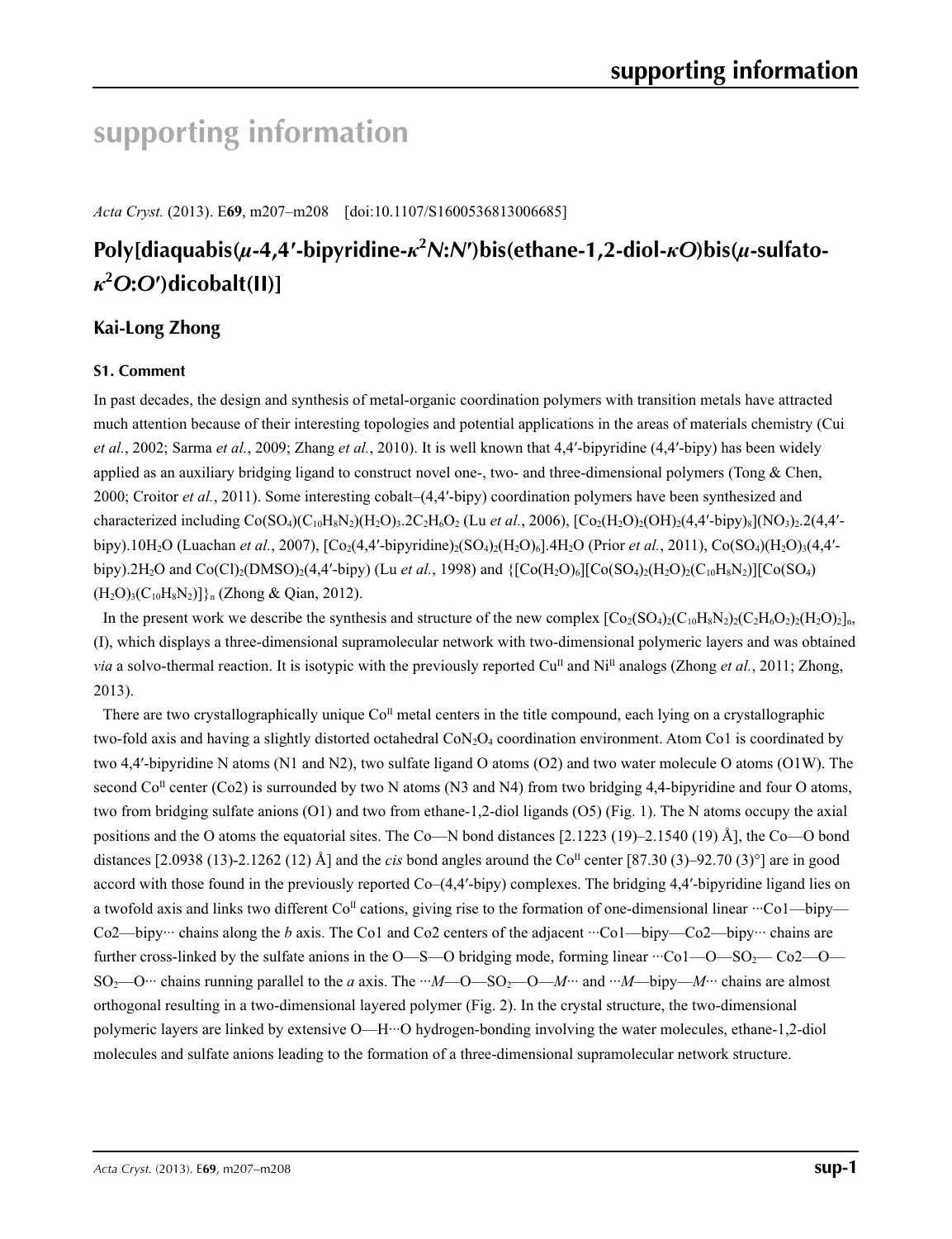## **S2. Experimental**

Reagents and solvents used were of commercially available quality. 0.2 mmol of 4,4′-bipyridine(4,4′-bipy), 0.1 mmol of CoSO4.7H2O, 2.0 ml of ethane-1,2-diol and 1.0 ml of water were mixed and placed in a thick Pyrex tube which was sealed and heated to 413 K for 96 h. The tube was cooled to ambient temperature and pink block-shaped crystals of the title compound were obtained.

## **S3. Refinement**

All non-hydrogen atoms were refined anisotropically. The aromatic H atoms were positioned geometrically and allowed to ride on their parent atoms, with C—H = 0.93 Å and  $U_{iso}(H) = 1.2U_{eq}(C)$ . The H atoms of ethane-1,2-diol were were geometrically placed and and refined using a riding model [O—H = 0.82 Å and C—H = 0.97 Å;  $U_{iso}(H) = 1.5U_{eq}(O)$  and  $U_{iso}(H) = 1.2U_{eq}(C)$ ]. The water H atoms were either located in difference Fourier maps or placed in calculated positions so as to form a reasonable hydrogen-bond network, as far as possible. Initially, their positions were refined with tight restraints on the O—H and H···H distances [0.85 (1) and 1.35 (1) Å, respectively] in order to ensure a reasonable geometry. They were then constrained to ride on their parent O atom  $[U_{iso}(H) = 1.5U_{eq}(O)]$ .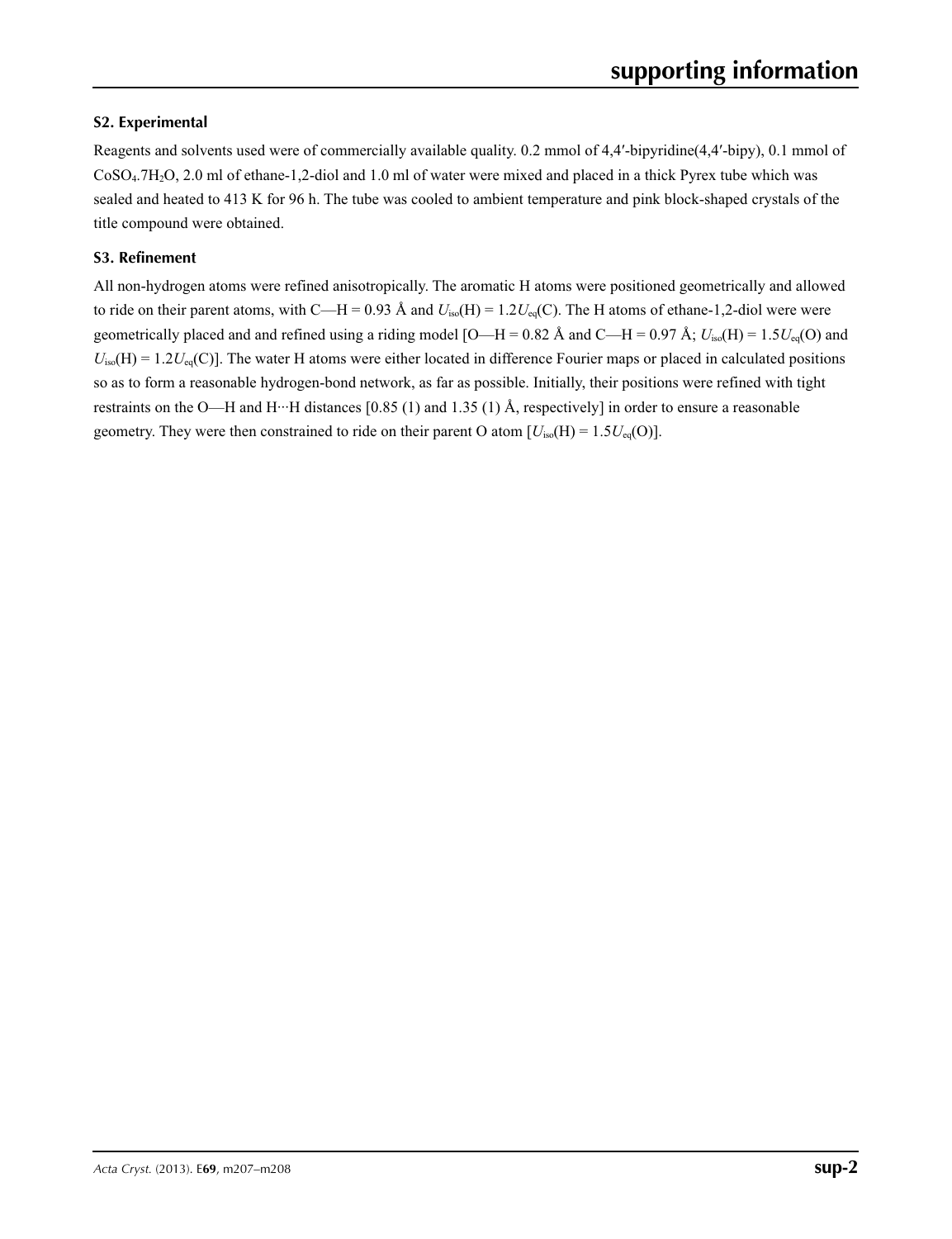

## **Figure 1**

Part of the structure of the title compound, showing the atom-numbering scheme and with displacement ellipsoids drawn at the 35% probability level. H atoms have been omitted for clarity. [symmetry codes: (A) -*x*, *y*, -*z* + 3/2; (B) -*x* + 1, *y*, -*z* + 3/2; (C) *x* - 1/2, *y* + 1/2, *z*; (D) -*x* + 1/2, *y* + 1/2, -*z* + 3/2; (E) *x* + 1/2, *y* + 1/2, -*z*]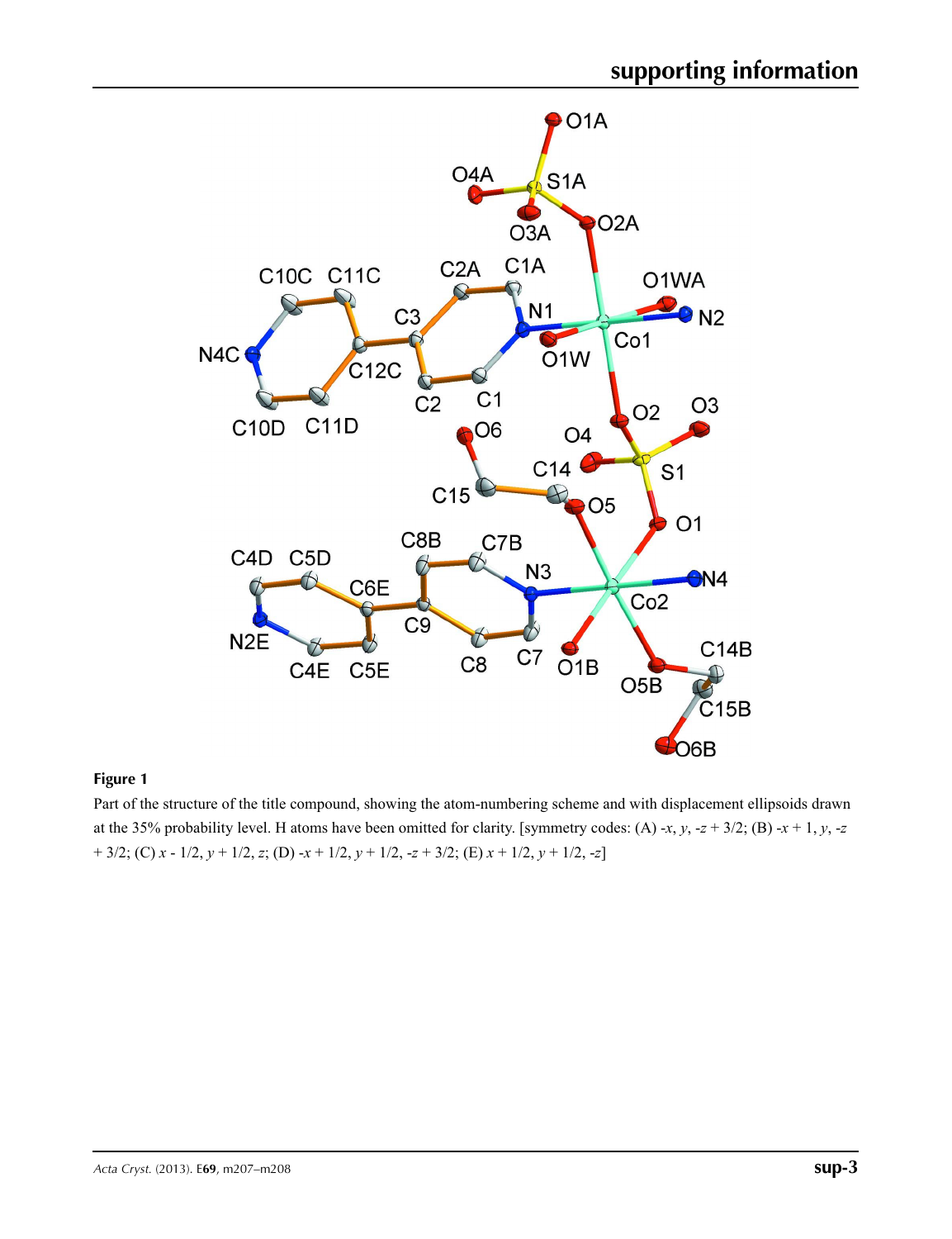

## **Figure 2**

The crystal structure of the title compound, viewed along the *c* axis. H atoms have been omitted for clarity.

## Poly[diaquabis( $\mu$ -4,4'-bipyridine- $\kappa^2 N: N'$ )bis(ethane-1,2-diol- $\kappa O$ )bis( $\mu$ -sulfato- $\kappa^2 O: O'$ )dicobalt(II)]

## *Crystal data*

| $[Co_2(SO_4)_2(C_{10}H_8N_2)_2(C_2H_6O_2)_2(H_2O)_2]$ |
|-------------------------------------------------------|
| $M_r = 782.53$                                        |
| Monoclinic, $C2/c$                                    |
| Hall symbol: -C <sub>2yc</sub>                        |
| $a = 11.124(2)$ Å                                     |
| $b = 22.792(5)$ Å                                     |
| $c = 12.066(2)$ Å                                     |
| $\beta$ = 95.51 (3) <sup>o</sup>                      |
| $V = 3045.2$ (11) Å <sup>3</sup>                      |
| $Z=4$                                                 |
| Data collection                                       |

Rigaku Mercury CCD diffractometer Radiation source: fine-focus sealed tube Graphite monochromator Detector resolution: 28.5714 pixels mm-1 *ω* scans Absorption correction: multi-scan (*REQAB*; Jacobson, 1998)  $T_{\text{min}} = 0.722$ ,  $T_{\text{max}} = 1.000$ 

## *Refinement*

Refinement on *F*<sup>2</sup> Least-squares matrix: full  $R[F^2 > 2\sigma(F^2)] = 0.029$  $wR(F^2) = 0.078$ 

 $F(000) = 1608$  $D_x = 1.707$  Mg m<sup>-3</sup> Mo *Kα* radiation, *λ* = 0.71073 Å Cell parameters from 6960 reflections  $\theta$  = 3.3–27.5°  $\mu = 1.30$  mm<sup>-1</sup>  $T = 223$  K Block, pink  $0.35 \times 0.25 \times 0.20$  mm

8573 measured reflections 3453 independent reflections 3047 reflections with  $I > 2\sigma(I)$  $R_{\text{int}} = 0.020$  $\theta_{\text{max}} = 27.5^{\circ}, \theta_{\text{min}} = 3.3^{\circ}$  $h = -12 \rightarrow 14$  $k = -24 \rightarrow 29$ *l* = −15→15

 $S = 1.05$ 3453 reflections 214 parameters 1 restraint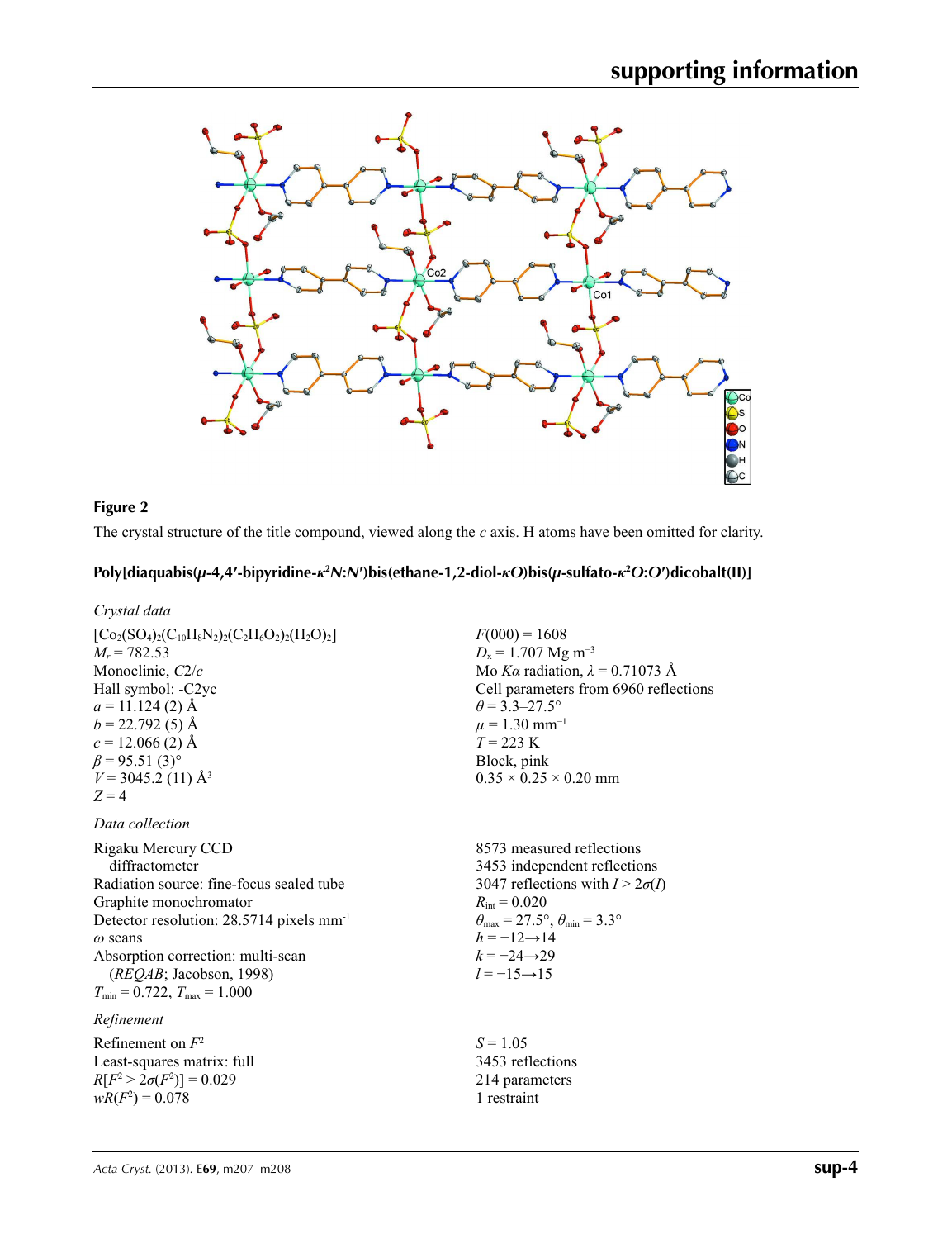| Primary atom site location: structure-invariant  | $w = 1/[\sigma^2(F_0^2) + (0.0484P)^2 + 0.1682P]$                                                    |
|--------------------------------------------------|------------------------------------------------------------------------------------------------------|
| direct methods                                   | where $P = (F_o^2 + 2F_c^2)/3$                                                                       |
| Secondary atom site location: difference Fourier | $(\Delta/\sigma)_{\text{max}} = 0.001$                                                               |
| map                                              | $\Delta\rho_{\text{max}} = 0.44$ e Å <sup>-3</sup>                                                   |
| Hydrogen site location: inferred from            | $\Delta \rho_{\rm min} = -0.49$ e Å <sup>-3</sup>                                                    |
| neighbouring sites                               | Extinction correction: SHELXL97 (Sheldrick,                                                          |
| H-atom parameters constrained                    | 2008), $Fc^* = kFc[1+0.001xFc^2\lambda^3/sin(2\theta)]^{-1/4}$<br>Extinction coefficient: 0.0044 (3) |

## *Special details*

**Geometry**. All e.s.d.'s (except the e.s.d. in the dihedral angle between two l.s. planes) are estimated using the full covariance matrix. The cell e.s.d.'s are taken into account individually in the estimation of e.s.d.'s in distances, angles and torsion angles; correlations between e.s.d.'s in cell parameters are only used when they are defined by crystal symmetry. An approximate (isotropic) treatment of cell e.s.d.'s is used for estimating e.s.d.'s involving l.s. planes.

**Refinement**. Refinement of  $F^2$  against ALL reflections. The weighted *R*-factor  $wR$  and goodness of fit *S* are based on  $F^2$ , conventional *R*-factors *R* are based on *F*, with *F* set to zero for negative *F*<sup>2</sup>. The threshold expression of  $F^2 > \sigma(F^2)$  is used only for calculating *R*-factors(gt) *etc*. and is not relevant to the choice of reflections for refinement. *R*-factors based on *F*<sup>2</sup> are statistically about twice as large as those based on *F*, and *R*-factors based on ALL data will be even larger.

*Fractional atomic coordinates and isotropic or equivalent isotropic displacement parameters (Å<sup>2</sup>)* 

|                  | $\boldsymbol{x}$ | $\mathcal{Y}$ | $\boldsymbol{Z}$ | $U_{\rm iso}*/U_{\rm eq}$ |
|------------------|------------------|---------------|------------------|---------------------------|
| Co1              | 0.0000           | 0.379656(12)  | 0.7500           | 0.01469(10)               |
| Co2              | 0.5000           | 0.378829(12)  | 0.7500           | 0.01552(10)               |
| S <sub>1</sub>   | 0.26448(3)       | 0.397753(16)  | 0.89235(3)       | 0.01772(11)               |
| O <sub>1</sub>   | 0.38920(10)      | 0.37753(4)    | 0.88224(9)       | 0.0201(2)                 |
| O1W              | 0.02400(11)      | 0.37527(4)    | 0.57750(10)      | 0.0236(3)                 |
| H1WA             | 0.0685           | 0.3970        | 0.5413           | $0.035*$                  |
| H1WB             | $-0.0438$        | 0.3770        | 0.5386           | $0.035*$                  |
| O2               | 0.18890(10)      | 0.37997(5)    | 0.78736(9)       | 0.0200(2)                 |
| O <sub>3</sub>   | 0.21712(11)      | 0.36754(6)    | 0.98602(10)      | 0.0294(3)                 |
| O <sub>4</sub>   | 0.26137(11)      | 0.46083(5)    | 0.90508(12)      | 0.0374(3)                 |
| O <sub>5</sub>   | 0.34406(10)      | 0.37517(5)    | 0.63828(10)      | 0.0242(3)                 |
| H <sub>5</sub>   | 0.2817           | 0.3772        | 0.6691           | $0.036*$                  |
| O <sub>6</sub>   | 0.19241(10)      | 0.43332(5)    | 0.47373(10)      | 0.0309(3)                 |
| H <sub>6</sub> A | 0.2014           | 0.4678        | 0.4567           | $0.046*$                  |
| N1               | 0.0000           | 0.47277(8)    | 0.7500           | 0.0187(4)                 |
| N <sub>2</sub>   | 0.0000           | 0.28541(8)    | 0.7500           | 0.0189(4)                 |
| N <sub>3</sub>   | 0.5000           | 0.47291(8)    | 0.7500           | 0.0179(4)                 |
| N <sub>4</sub>   | 0.5000           | 0.28432(8)    | 0.7500           | 0.0215(4)                 |
| C1               | 0.07997(14)      | 0.50339(7)    | 0.69724(13)      | 0.0215(3)                 |
| H1A              | 0.1369           | 0.4829        | 0.6609           | $0.026*$                  |
| C2               | 0.08205(14)      | 0.56396(7)    | 0.69408(13)      | 0.0211(3)                 |
| H2A              | 0.1381           | 0.5833        | 0.6547           | $0.025*$                  |
| C <sub>3</sub>   | 0.0000           | 0.59596(10)   | 0.7500           | 0.0192(4)                 |
| C4               | 0.06167(15)      | 0.25465(7)    | 0.83143(14)      | 0.0239(3)                 |
| H <sub>4</sub> A | 0.1053           | 0.2751        | 0.8886           | $0.029*$                  |
| C <sub>5</sub>   | 0.06372(15)      | 0.19388(7)    | 0.83470(14)      | 0.0234(3)                 |
| H <sub>5</sub> A | 0.1075           | 0.1746        | 0.8933           | $0.028*$                  |
| C6               | 0.0000           | 0.16175(9)    | 0.7500           | 0.0179(4)                 |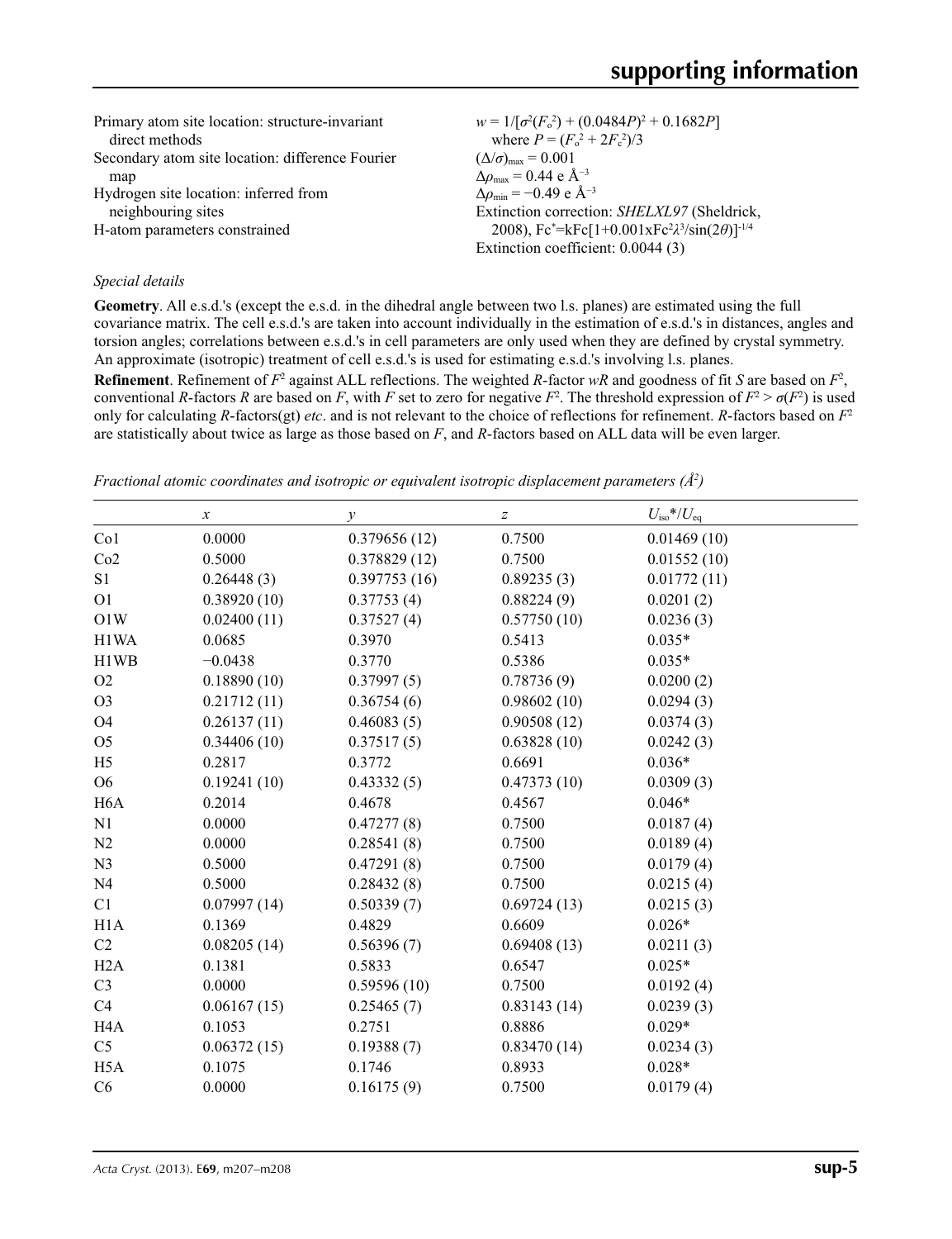| C7              | 0.56963(15) | 0.50386(7)  | 0.82523(14) | 0.0269(4) |  |
|-----------------|-------------|-------------|-------------|-----------|--|
| H7A             | 0.6188      | 0.4834      | 0.8787      | $0.032*$  |  |
| C8              | 0.57272(15) | 0.56448(7)  | 0.82805(14) | 0.0260(4) |  |
| H8A             | 0.6234      | 0.5837      | 0.8821      | $0.031*$  |  |
| C9              | 0.5000      | 0.59664(9)  | 0.7500      | 0.0170(4) |  |
| C10             | 0.41224(18) | 0.25359(8)  | 0.78999(19) | 0.0387(5) |  |
| H10A            | 0.3495      | 0.2740      | 0.8182      | $0.046*$  |  |
| C <sub>11</sub> | 0.40926(17) | 0.19292(8)  | 0.79184(18) | 0.0388(5) |  |
| H11A            | 0.3459      | 0.1737      | 0.8214      | $0.047*$  |  |
| C <sub>12</sub> | 0.5000      | 0.16078(10) | 0.7500      | 0.0204(4) |  |
| C14             | 0.31776(15) | 0.35169(8)  | 0.52895(14) | 0.0269(4) |  |
| H14A            | 0.2479      | 0.3261      | 0.5275      | $0.032*$  |  |
| H14B            | 0.3857      | 0.3285      | 0.5093      | $0.032*$  |  |
| C15             | 0.29304(16) | 0.40015(8)  | 0.44611(14) | 0.0293(4) |  |
| H15A            | 0.3633      | 0.4253      | 0.4464      | $0.035*$  |  |
| H15B            | 0.2765      | 0.3838      | 0.3720      | $0.035*$  |  |
|                 |             |             |             |           |  |

*Atomic displacement parameters (Å2 )*

|                 | $U^{11}$    | $U^{22}$    | $U^{33}$    | $U^{12}$     | $U^{13}$     | $U^{23}$       |
|-----------------|-------------|-------------|-------------|--------------|--------------|----------------|
| Co <sub>1</sub> | 0.01344(16) | 0.01259(15) | 0.01800(17) | 0.000        | 0.00121(11)  | 0.000          |
| Co2             | 0.01370(17) | 0.01303(15) | 0.01967(17) | 0.000        | 0.00082(12)  | 0.000          |
| S <sub>1</sub>  | 0.01530(19) | 0.0186(2)   | 0.0190(2)   | 0.00168(14)  | 0.00014(13)  | $-0.00353(14)$ |
| O <sub>1</sub>  | 0.0145(5)   | 0.0238(6)   | 0.0218(6)   | 0.0020(4)    | 0.0012(4)    | $-0.0004(4)$   |
| O1W             | 0.0201(6)   | 0.0301(6)   | 0.0209(6)   | $-0.0032(5)$ | 0.0029(5)    | 0.0025(4)      |
| O2              | 0.0147(5)   | 0.0267(6)   | 0.0185(6)   | $-0.0003(4)$ | 0.0009(4)    | $-0.0023(4)$   |
| O <sub>3</sub>  | 0.0198(6)   | 0.0491(8)   | 0.0196(6)   | $-0.0006(5)$ | 0.0031(5)    | 0.0040(5)      |
| <b>O4</b>       | 0.0347(7)   | 0.0207(6)   | 0.0548(9)   | 0.0068(5)    | $-0.0059(6)$ | $-0.0131(6)$   |
| O <sub>5</sub>  | 0.0176(6)   | 0.0351(7)   | 0.0198(6)   | 0.0006(5)    | 0.0016(5)    | $-0.0034(5)$   |
| O <sub>6</sub>  | 0.0283(6)   | 0.0273(6)   | 0.0380(7)   | 0.0006(5)    | 0.0080(5)    | 0.0119(5)      |
| N1              | 0.0192(9)   | 0.0150(8)   | 0.0215(10)  | 0.000        | 0.0003(7)    | 0.000          |
|                 |             |             |             |              |              |                |
| N2              | 0.0194(9)   | 0.0147(9)   | 0.0221(10)  | 0.000        | $-0.0002(7)$ | 0.000          |
| N <sub>3</sub>  | 0.0175(9)   | 0.0147(8)   | 0.0214(10)  | 0.000        | 0.0016(7)    | 0.000          |
| N <sub>4</sub>  | 0.0212(9)   | 0.0140(9)   | 0.0295(11)  | 0.000        | 0.0036(8)    | 0.000          |
| C1              | 0.0209(7)   | 0.0184(7)   | 0.0258(8)   | 0.0009(6)    | 0.0046(6)    | $-0.0005(6)$   |
| C2              | 0.0216(7)   | 0.0176(7)   | 0.0247(8)   | $-0.0007(6)$ | 0.0058(6)    | 0.0016(6)      |
| C <sub>3</sub>  | 0.0212(11)  | 0.0161(10)  | 0.0199(11)  | 0.000        | 0.0000(8)    | 0.000          |
| C4              | 0.0271(8)   | 0.0184(7)   | 0.0245(8)   | 0.0006(7)    | $-0.0055(7)$ | $-0.0017(6)$   |
| C <sub>5</sub>  | 0.0279(8)   | 0.0182(8)   | 0.0224(8)   | 0.0011(7)    | $-0.0063(6)$ | 0.0007(6)      |
| C6              | 0.0171(10)  | 0.0174(10)  | 0.0193(11)  | 0.000        | 0.0024(8)    | 0.000          |
| C7              | 0.0312(9)   | 0.0179(8)   | 0.0292(9)   | 0.0020(7)    | $-0.0097(7)$ | 0.0015(7)      |
| C8              | 0.0314(9)   | 0.0183(8)   | 0.0258(9)   | $-0.0008(7)$ | $-0.0099(7)$ | $-0.0019(6)$   |
| C9              | 0.0170(10)  | 0.0146(10)  | 0.0198(11)  | 0.000        | 0.0034(8)    | 0.000          |
| C10             | 0.0356(10)  | 0.0181(8)   | 0.0670(14)  | 0.0013(8)    | 0.0280(10)   | $-0.0010(8)$   |
| C11             | 0.0358(10)  | 0.0178(8)   | 0.0679(14)  | $-0.0026(8)$ | 0.0314(10)   | $-0.0002(8)$   |
| C12             | 0.0217(11)  | 0.0164(10)  | 0.0229(11)  | 0.000        | 0.0010(9)    | 0.000          |
| C <sub>14</sub> | 0.0271(8)   | 0.0273(9)   | 0.0258(9)   | 0.0018(7)    | 0.0009(7)    | $-0.0082(7)$   |
| C15             | 0.0283(9)   | 0.0386(10)  | 0.0219(9)   | $-0.0008(8)$ | 0.0072(7)    | 0.0001(7)      |
|                 |             |             |             |              |              |                |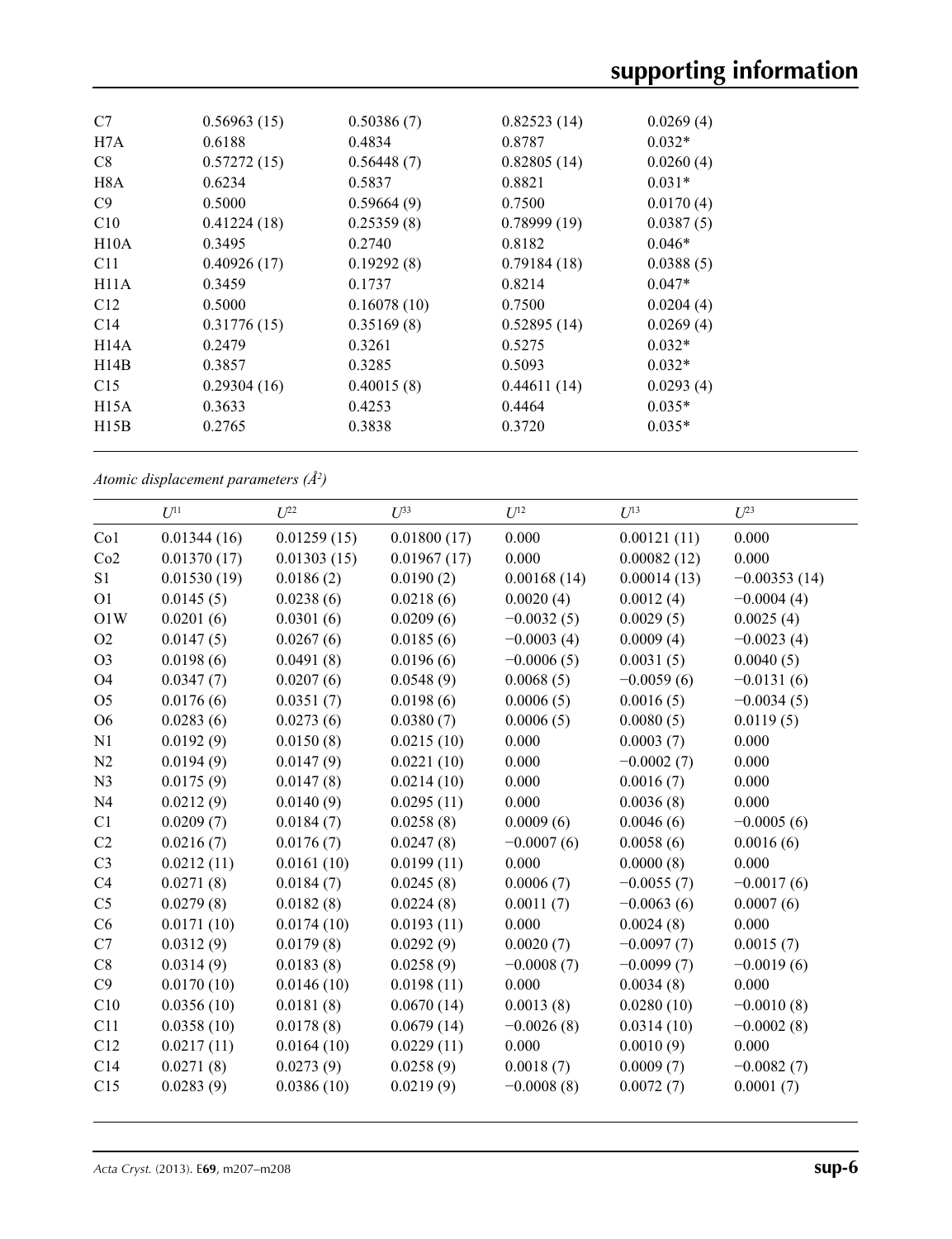*Geometric parameters (Å, º)*

| $Co1 - O2$                        | 2.1064(12) | $C1-C2$                                         | 1.381(2)   |
|-----------------------------------|------------|-------------------------------------------------|------------|
| $Co1 - O2i$                       | 2.1064(12) | $Cl-H1A$                                        | 0.9300     |
| $Co1 - N1$                        | 2.1223(19) | $C2-C3$                                         | 1.3924(19) |
| $Co1 - O1W$ <sup>i</sup>          | 2.1262(12) | $C2 - H2A$                                      | 0.9300     |
| $Co1 - O1W$                       | 2.1262(12) | $C3-C2$ <sup>i</sup>                            | 1.392(2)   |
| $Co1 - N2$                        | 2.1480(19) | $C3 - C12$ iii                                  | 1.477(3)   |
| $Co2 - O5$                        | 2.0938(13) | $C4 - C5$                                       | 1.386(2)   |
| $Co2 - O5$ ii                     | 2.0938(13) | $C4 - H4A$                                      | 0.9300     |
| $Co2-O1$                          | 2.1081(12) | $C5-C6$                                         | 1.3943(19) |
| $Co2-O1ii$                        | 2.1081(12) | $C5 - H5A$                                      | 0.9300     |
| $Co2 - N3$                        | 2.1443(19) | $C6-C5$                                         | 1.3943(19) |
| $Co2 - N4$                        | 2.1540(19) | $C6 - C9$ iv                                    | 1.484(3)   |
| $S1 - 04$                         | 1.4465(13) | $C7-C8$                                         | 1.382(2)   |
| $S1 - 03$                         | 1.4641(13) | $C7 - H7A$                                      | 0.9300     |
| $S1 - 01$                         | 1.4781(12) | $C8-C9$                                         | 1.390(2)   |
| $S1 - 02$                         | 1.5072(12) | $C8 - H8A$                                      | 0.9300     |
| O1W-H1WA                          | 0.8500     | $C9 - C8$ ii                                    | 1.390(2)   |
| O1W-H1WB                          | 0.8500     | $C9 - C6$ <sup>v</sup>                          | 1.484(3)   |
| $O5 - C14$                        | 1.428(2)   | $C10 - C11$                                     | 1.384(2)   |
| $O5 - H5$                         | 0.8200     | $C10 - H10A$                                    | 0.9300     |
| $O6 - C15$                        | 1.417(2)   | $C11 - C12$                                     | 1.381(2)   |
| $O6 - H6A$                        | 0.8200     | $C11 - H11A$                                    | 0.9300     |
| $N1-C1$ <sup>i</sup>              | 1.3389(18) | $C12 - C11$ <sup>ii</sup>                       | 1.381(2)   |
| $N1 - C1$                         | 1.3389(19) | $C12 - C3$ <sup>vi</sup>                        | 1.477(3)   |
| $N2-C4$                           | 1.3409(19) | $C14 - C15$                                     | 1.497(2)   |
| $N2-C4$                           | 1.3409(19) | $C14 - H14A$                                    | 0.9700     |
| $N3-C7$                           | 1.3366(19) | $C14 - H14B$                                    | 0.9700     |
| $N3 - C7$ <sup>ii</sup>           | 1.3366(19) | $C15 - H15A$                                    | 0.9700     |
| $N4 - C10$                        | 1.329(2)   | $C15 - H15B$                                    | 0.9700     |
| $N4 - C10$ ii                     | 1.329(2)   |                                                 |            |
| $O2-Co1-O2i$                      | 179.61(6)  | $C7i$ <sup>i</sup> -N3- $Co2$                   | 121.85(10) |
| $O2 - Co1 - N1$                   | 89.80 (3)  | C10-N4-C10ii                                    | 116.4(2)   |
| $O2^i$ -Co1-N1                    | 89.80 (3)  | $C10 - N4 - C02$                                | 121.80(11) |
| $O2$ — $Co1$ — $O1W$ <sup>i</sup> | 90.41(5)   | $C10^{ii}$ - N4 - Co2                           | 121.80(11) |
| $O2^i$ -Co1- $O1W^i$              | 89.60(5)   | $N1-C1-C2$                                      | 123.21(15) |
| $N1$ — $Co1$ — $O1W$ <sup>i</sup> | 92.70(3)   | $N1-C1-H1A$                                     | 118.4      |
| $O2 - Co1 - O1W$                  | 89.60(5)   | $C2-C1-H1A$                                     | 118.4      |
| $O2^i$ -Col--OlW                  | 90.41(5)   | $C1-C2-C3$                                      | 119.78(15) |
| $N1-Co1-O1W$                      | 92.70(3)   | $C1-C2-H2A$                                     | 120.1      |
| $O1W^i$ -Co $1$ -O1W              | 174.60(6)  | $C3-C2-H2A$                                     | 120.1      |
| $O2 - Co1 - N2$                   | 90.20(3)   | $C2 - C3 - C2$ <sup>i</sup>                     | 116.8(2)   |
| $O2^i$ -Co1-N2                    | 90.20(3)   | $C2-C3-C12$ <sup>iii</sup>                      | 121.59(10) |
| $N1$ — $Co1$ — $N2$               | 180.0      | $C2$ <sup>i</sup> — $C3$ — $C12$ <sup>iii</sup> | 121.59(10) |
| $O1W^i$ -Co $1$ -N2               | 87.30(3)   | $N2 - C4 - C5$                                  | 123.32(15) |
| $O1W - Co1 - N2$                  | 87.30(3)   | $N2-C4-H4A$                                     | 118.3      |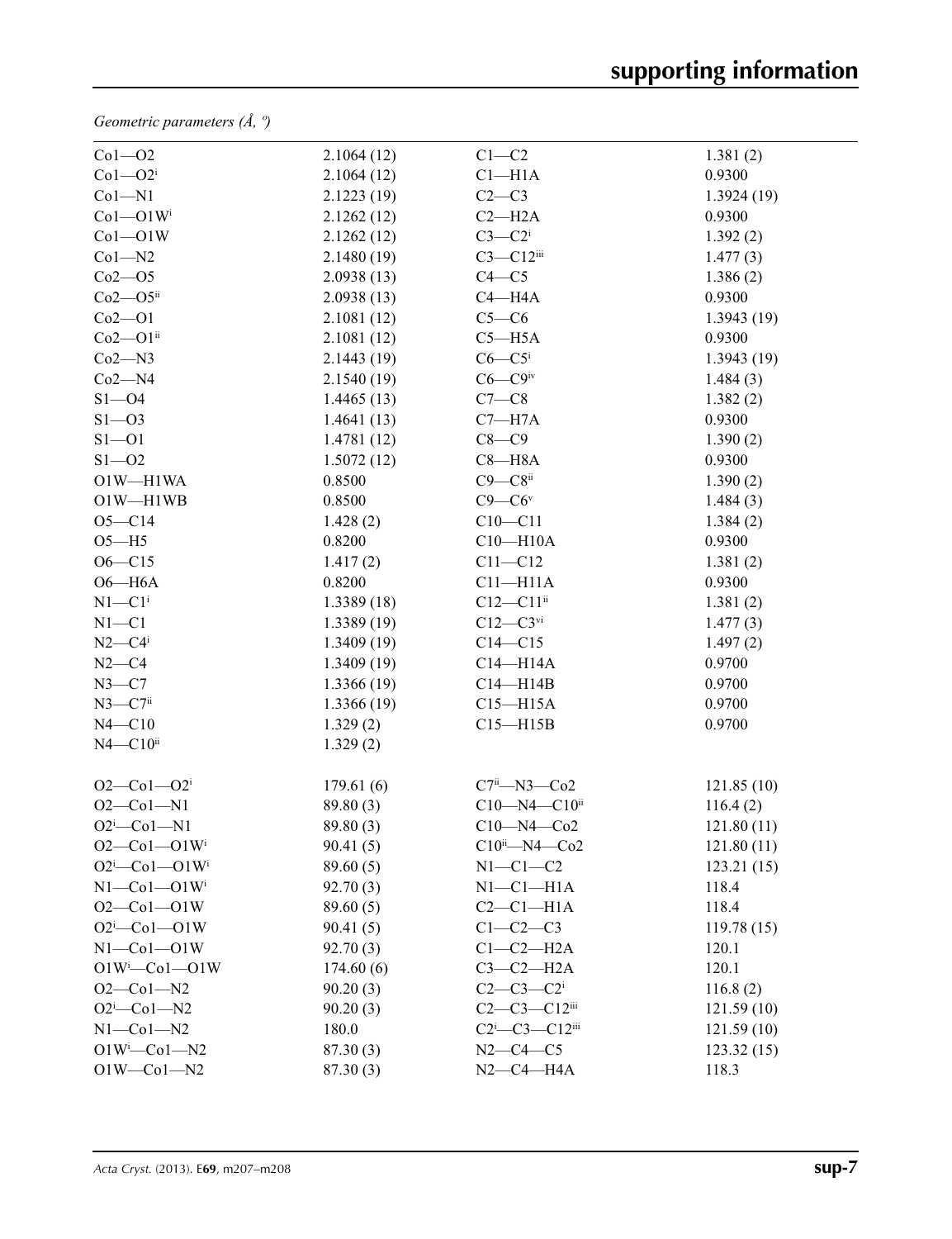| $O5 - Co2 - O5$ ii                                  | 175.44(6)                | $C5-C4-H4A$                                   | 118.3         |
|-----------------------------------------------------|--------------------------|-----------------------------------------------|---------------|
| $O5-Co2-O1$                                         | 88.75 (5)                | $C4-C5-C6$                                    | 119.89(15)    |
| $O5^{ii} - Co2 - O1$                                | 91.18(5)                 | $C4-C5-H5A$                                   | 120.1         |
| $O5 - Co2 - O1$ <sup>ii</sup>                       | 91.18(5)                 | $C6-C5-H5A$                                   | 120.1         |
| O5ii-Co2-O1ii                                       | 88.75(5)                 | $C5-C6-C5$ <sup>i</sup>                       | 116.6(2)      |
| $O1 - Co2 - O1$ <sup>ii</sup>                       | 178.39(6)                | $C5-C6-C9$ iv                                 | 121.68(10)    |
| $O5-Co2-N3$                                         | 92.28(3)                 | $C5$ <sup>i</sup> — $C6$ — $C9$ <sup>iv</sup> | 121.68 (10)   |
| $O5^{ii}$ — $Co2$ —N3                               | 92.28(3)                 | $N3 - C7 - C8$                                | 123.75(15)    |
| $O1 - Co2 - N3$                                     | 90.81(3)                 | $N3-C7-H7A$                                   | 118.1         |
| $O1^{ii} - Co2 - N3$                                | 90.81(3)                 | $C8-C7-H7A$                                   | 118.1         |
| $O5 - Co2 - N4$                                     | 87.72(3)                 | $C7 - C8 - C9$                                | 119.93(15)    |
| $O5^{ii}$ -Co2-N4                                   | 87.72 (3)                | $C7-C8-H8A$                                   | 120.0         |
| $O1 - Co2 - N4$                                     | 89.19(3)                 | $C9-C8-H8A$                                   | 120.0         |
| $O1^{ii}$ - $Co2$ - N4                              | 89.19(3)                 | $C8^{ii}$ — $C9$ — $C8$                       | 116.4(2)      |
| $N3$ –Co2–N4                                        | 180.0                    | $C8^{ii}$ — $C9$ — $C6v$                      | 121.82(10)    |
| $O4 - S1 - O3$                                      | 111.80(8)                | $C8-C9-C6v$                                   | 121.82(10)    |
| $O4 - S1 - O1$                                      | 110.55(7)                | $N4 - C10 - C11$                              | 123.51(17)    |
| $O3 - S1 - O1$                                      | 109.10(7)                | $N4 - C10 - H10A$                             | 118.2         |
| $O4 - S1 - O2$                                      | 109.84(7)                | $C11 - C10 - H10A$                            | 118.2         |
| $O3 - S1 - O2$                                      | 108.02(7)                | $C12 - C11 - C10$                             | 120.31(17)    |
| $O1 - S1 - O2$                                      | 107.40(7)                | $C12-C11-H11A$                                | 119.8         |
| $S1 - 01 - C02$                                     | 132.83(7)                | $C10-C11-H11A$                                | 119.8         |
| Co1-O1W-H1WA                                        | 127.6                    | $C11^{ii} - C12 - C11$                        | 116.0(2)      |
| Co1-O1W-H1WB                                        | 110.5                    | $C11^{ii} - C12 - C3^{vi}$                    | 122.02(11)    |
| H1WA-O1W-H1WB                                       | 102.6                    | $C11 - C12 - C3$ <sup>vi</sup>                | 122.02(11)    |
| $S1 - 02 - C01$                                     | 130.19(7)                | $O5 - C14 - C15$                              | 110.40(14)    |
| $C14 - 05 - C02$                                    | 133.90(10)               | O5-C14-H14A                                   | 109.6         |
| $C14 - 05 - H5$                                     | 109.5                    | $C15 - C14 - H14A$                            | 109.6         |
| $Co2 - O5 - H5$                                     | 113.0                    | $O5 - C14 - H14B$                             | 109.6         |
| $C15 - 06 - H6A$                                    | 109.5                    | $C15-C14-H14B$                                | 109.6         |
| $Cl^1$ —N1—C1                                       |                          | H14A-C14-H14B                                 | 108.1         |
|                                                     | 117.17(19)               | $O6-C15-C14$                                  | 109.59(14)    |
| $Cl^i$ —N $1$ —Co $1$<br>$Cl-M1-C01$                | 121.41(10)<br>121.41(10) | $O6 - C15 - H15A$                             | 109.8         |
|                                                     |                          | $C14-C15-H15A$                                |               |
| $C4$ <sup>i</sup> $-N2$ <sup>-<math>C4</math></sup> | 116.96(19)               | O6-C15-H15B                                   | 109.8         |
| $C4$ <sup>i</sup> $-N2$ <sup>co</sup> $1$           | 121.52(10)               |                                               | 109.8         |
| $C4 - N2 - C01$                                     | 121.52 (10)              | $C14-C15-H15B$                                | 109.8         |
| $C7 - N3 - C7$ <sup>ii</sup>                        | 116.29(19)               | H15A-C15-H15B                                 | 108.2         |
| $C7 - N3 - Co2$                                     | 121.85(10)               |                                               |               |
| $O4 - S1 - O1 - Co2$                                | $-77.34(11)$             | $O1-Co2-N3-C7$                                | 78.37 (10)    |
| $O3 - S1 - O1 - Co2$                                | 159.32(8)                | $O1^{ii}$ - $Co2$ - $N3$ - $C7$               | $-101.63(10)$ |
| $O2 - S1 - O1 - Co2$                                | 42.47(10)                | O5-Co2-N3-C7ii                                | $-12.85(10)$  |
| $O5 - Co2 - O1 - S1$                                | $-28.26(9)$              | O5 <sup>ii</sup> -Co2-N3-C7 <sup>ii</sup>     | 167.15(10)    |
| $O5^{ii} - Co2 - O1 - S1$                           | 156.30(9)                | $O1 - Co2 - N3 - C7$ <sup>ii</sup>            | $-101.63(10)$ |
| $N3 - Co2 - O1 - S1$                                | 64.00(8)                 | $O1^{ii}$ - Co2 - N3 - C7 <sup>ii</sup>       | 78.37 (10)    |
| $N4 - Co2 - O1 - S1$                                | $-116.00(8)$             | $O5-Co2-N4-C10$                               | $-65.05(12)$  |
| $O4 - S1 - O2 - Co1$                                | $-71.63(10)$             | $O5^{ii}$ - $Co2$ - $N4$ - $Cl0$              | 114.95 (12)   |
| $O3 - S1 - O2 - Co1$                                | 50.55(10)                | $O1 - Co2 - N4 - C10$                         | 23.74(12)     |
|                                                     |                          |                                               |               |